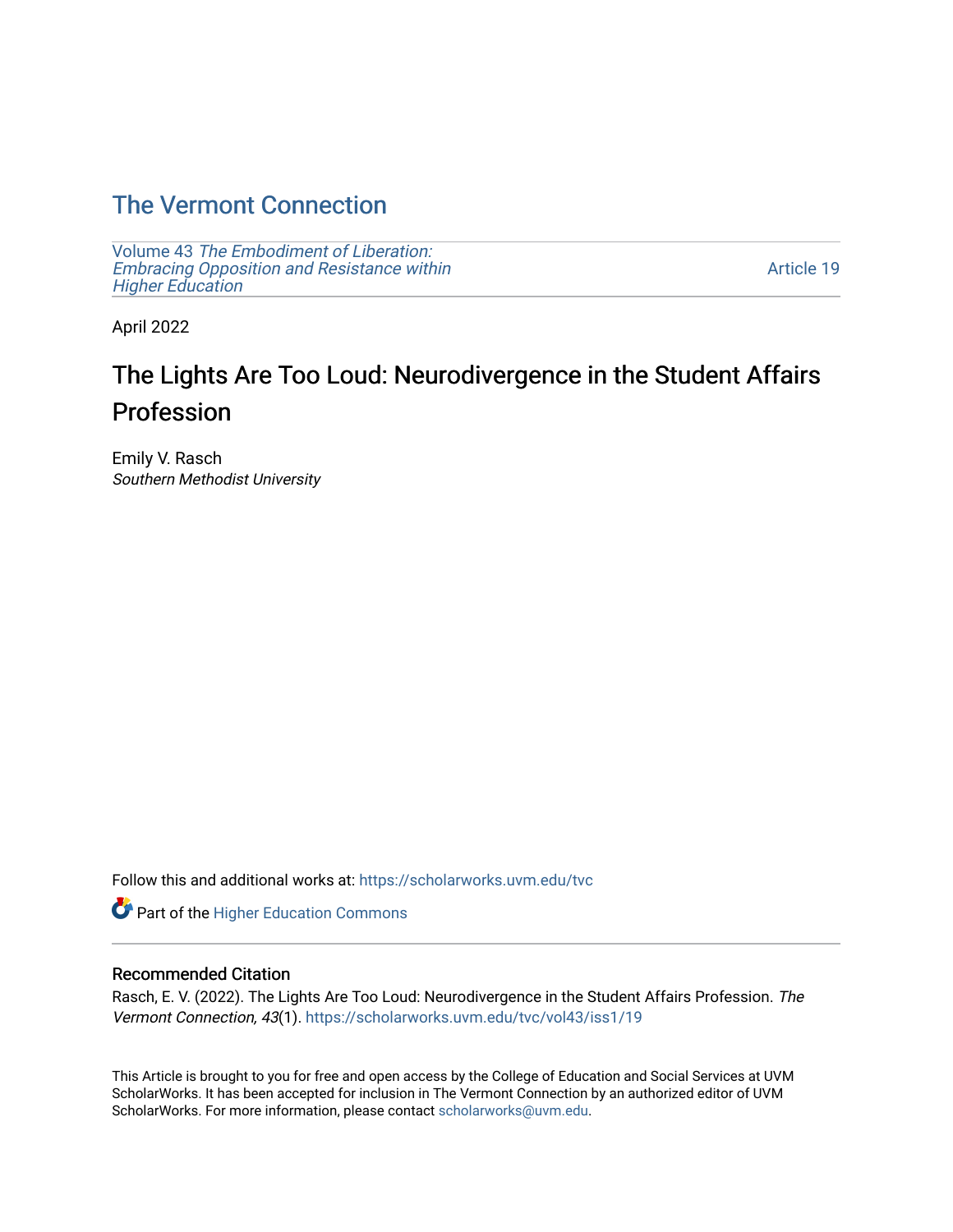## The Lights Are Too Loud: Neurodivergence in the Student Affairs Profession

#### Cover Page Footnote

Emily V. Rasch (she/her) is a second-year M.Ed. student in the Department of Educational Policy and Leadership's Higher Education program at Southern Methodist University. Her research interests include higher education organizations, community engagement in higher education, and the boundary-spanning roles of colleges and universities.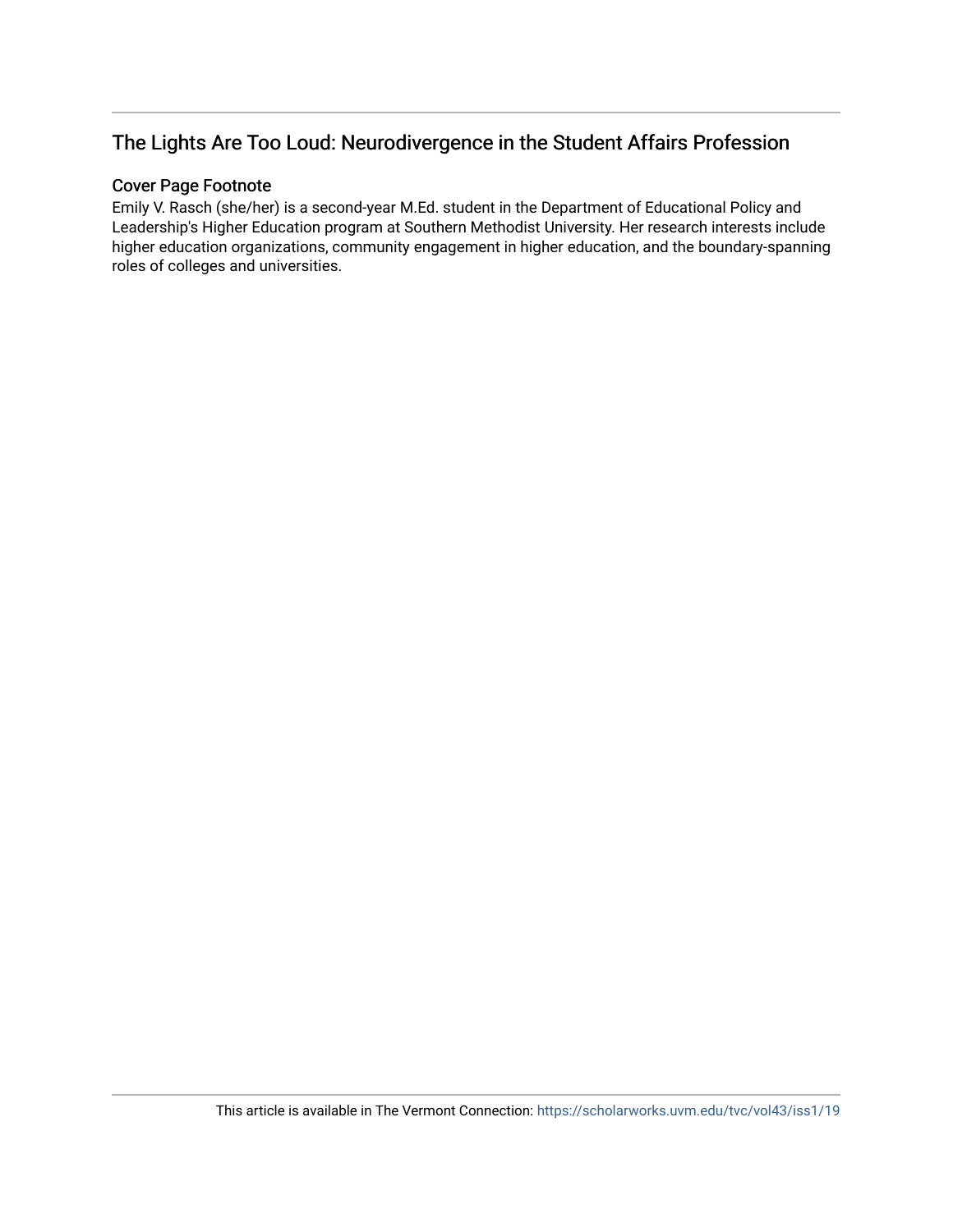#### The Lights Are Too Loud: Neurodivergence in the Student Affairs Profession

Emily V. Rasch

*Much of the current scholarly literature on neurodiversity in higher education tends to focus solely on the experiences of neurodiverse students. There is a significant gap in the literature that highlights how neurodiverse professionals survive and thrive in careers in higher education. Utilizing the Scholarly Personal Narrative (SPN) Methodology, this paper aims to address the current literature gap by using the existing research, coupled with the author's personal experiences, to emphasize the unique needs of neurodiverse*  people on college campuses. The author offers recommenda*tions for stakeholders in higher education to create equitable and accessible spaces for neurodiverse people on campus. By highlighting the unique needs of neurodiverse people in higher education, the paper aims to validate and amplify their experiences in the higher education sphere.*

I will never forget the first time I felt sensory overload in class. Suddenly, I felt my chest get tight, and the fluorescent lights seemed too loud. As I ran out of class to find a space to calm down, I realized that there were not any designated spaces for me to decompress without feeling like I was a distraction or a burden to my colleagues. My narrative is one example of how higher education could not accommodate a person because of their neurodiverse<sup>1</sup> characteristics. However, this narrative, in which neurodiverse people cannot always access spaces and places intended for neurotypical people, is commonplace in higher education.

*Emily V. Rasch (she/her) is a second-year M.Ed. student in the Department of Education Policy and Leadership's Higher Education program at Southern Methodist University. Her research explores the impact of the existing structures, organizations, and networks within higher education, and how institutions can use this knowledge to better serve their traditionally marginalized stakeholders.*

<sup>1</sup>Some of the conditions that fall under the umbrella of neurodiversity include Autism and ADHD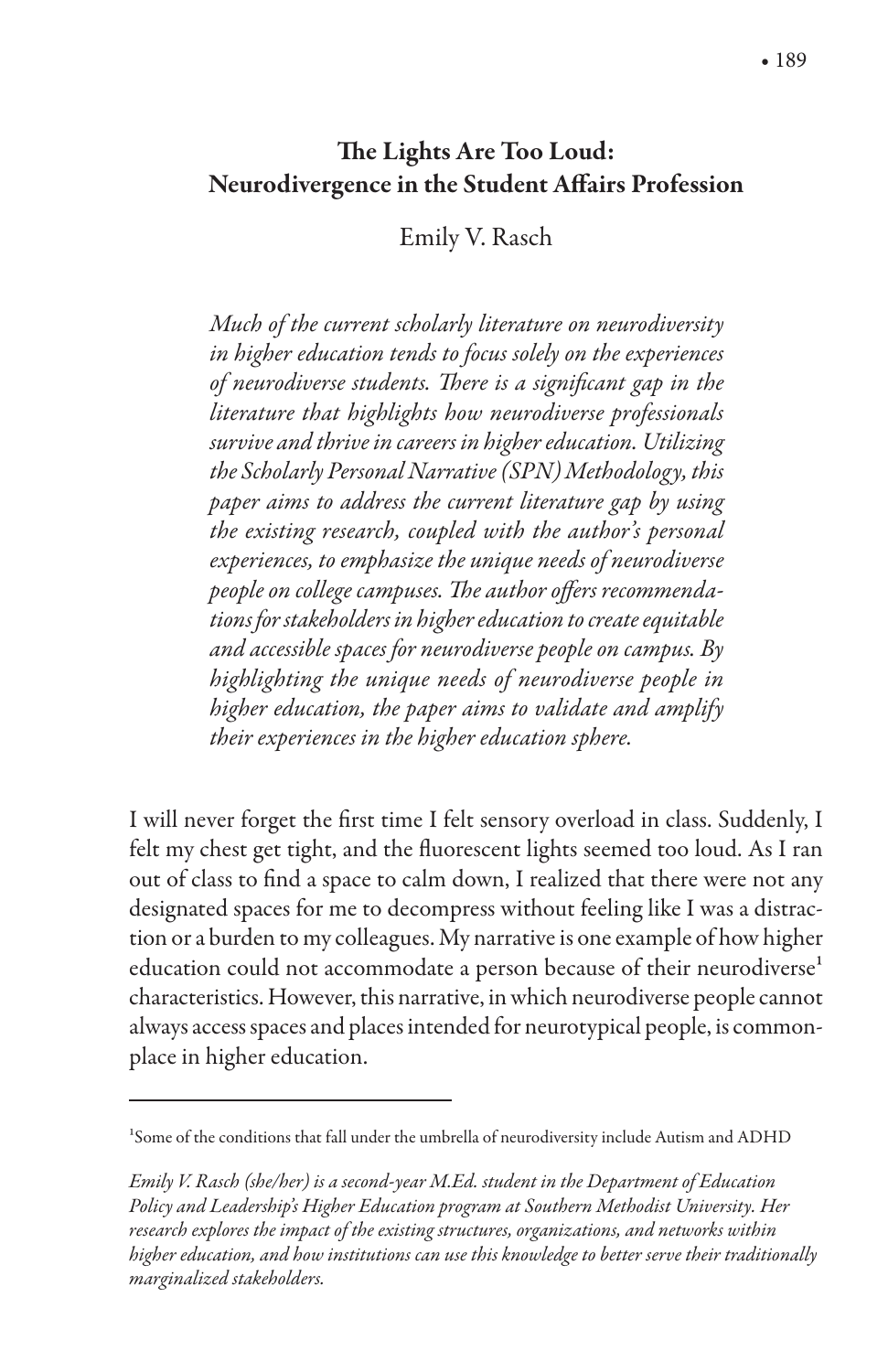The term "neurodivergence" describes people whose neurology differs from the majority of the population, otherwise known as neurotypical people<sup>2</sup> (Morgan, 2019). Much of the current literature on the neurodivergent movement in higher education discusses how students on the autism spectrum adapt to the college environment. However, scant scholarly inquiry explores how neurodivergent student affairs professionals use higher education as a space to validate and liberate their experiences in the profession.

There is a significant gap in the literature pertaining to the neurodiversity movement, which is meant to encompass a wider array of conditions beyond autism spectrum disorder (Colclough, 2016; Peña et al., 2016; Boswell, 2020). In this paper, I use the Scholarly Personal Narrative (SPN) methodology to validate and amplify neurodiverse people's experiences in higher education. Using the SPN format allows me to rely on the existing literature and my own experiences as a neurodiverse person to contribute to scholarly conversations pertaining to the neurodiversity movement. Furthermore, this paper aims to raise awareness of the struggles that neurodiverse people face in accessing higher education, and it empowers student affairs professionals to become better allies for their neurodiverse colleagues. Through this research, I liberate my own experiences as a neurodiverse, bisexual, aspiring scholar in higher education by highlighting the unique needs of neurodiverse people who work in higher education.

#### Neurodiversity in Higher Education

This section explores the need to understand what neurodiversity is and how neurodiverse people experience a college campus differently than their neurotypical peers. I also highlight the historical implications of the neurodiversity movement. Resulting policies raised awareness of the impact that the neurodiversity movement can have on aspiring student affairs professionals.

The neurodiversity movement attempts to focus "on differences in individual brain function and behavioural traits, regarded as part of normal variation in the population" (Clouder et al 2020, p. 3). I personally choose to use the term "neurodiversity" because it encompasses the variety of conditions that make me who I am and allows me to liberate myself from existing labels placed on

<sup>&</sup>lt;sup>2</sup>Those who do not identify as neurodiverse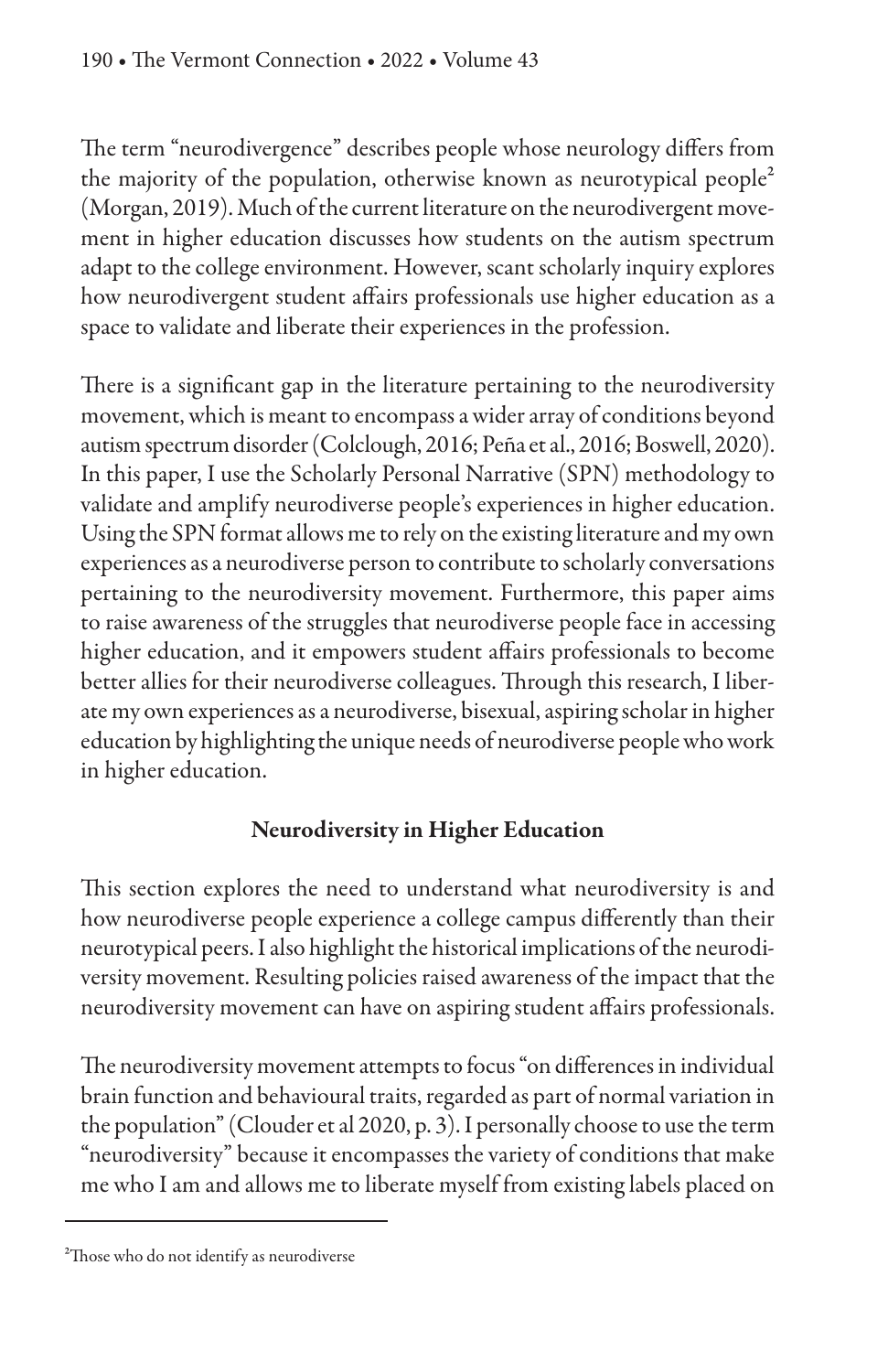me by society. The neurodiversity movement is important in higher education because it aims to create more diverse campuses, further validating the unique experiences of differently-abled people across institutions of higher education (Shmulsky et. al, 2021).

Broadly, neurodiverse students experience college campuses differently from their neurotypical peers. Longtin (2014) noted that the "challenges of this heterogeneous population include sensory sensitivities to noisy environments or bright lights, difficulty regulating their attention, and psychological problems such as anxiety and depression"  $(p. 65)$ . What are mere fluorescent lights in a building for some can cause overstimulation for others. Student affairs professionals can help ease this sense by being empathetic to the unique struggles that their neurodiverse students and colleagues face (Coghill, 2020). Neurodiverse experiences are not exclusive to students, however, as the experiences accompany neurodiverse individuals to the professional world within higher education. Both the perspectives of neurodiverse students and student affairs professionals are valid, and we must consider how we validate those experiences through our work in higher education.

Higher education is an enterprise with an emphasis on neurotypical people, and the existing scholarly literature supports this assumption. Dolmage (2017) argues that institutions of higher education, historically, were meant for the most high-achieving, capable students. Though Dolmage referenced physical limitations, such assumptions equally apply to the neurodiversity movement, as some of the same barriers exist in higher education. Students who are neurodiverse are sometimes referred to as having "invisible disabilities," because they appear able-bodied (Dalton, 2013). However, using terms like "invisible disabilities" fails to account for the lived experiences that neurodiverse students and student affairs professionals have in higher education, as these so-called "invisible disabilities" still impact neurodiverse people daily.

One of the unique qualities of the student affairs profession is that it fosters growth and empowers students to have a voice, which is a reason many choose to pursue a career in higher education (Taub & McEwen, 2006). I can attest to this because higher education was the place where I felt the most like myself, and where I could blend my passions with my academic endeavors. Burghstaler and Moore (2009) found that student affairs professionals are not always aware of the accommodations needed to assist students and colleagues who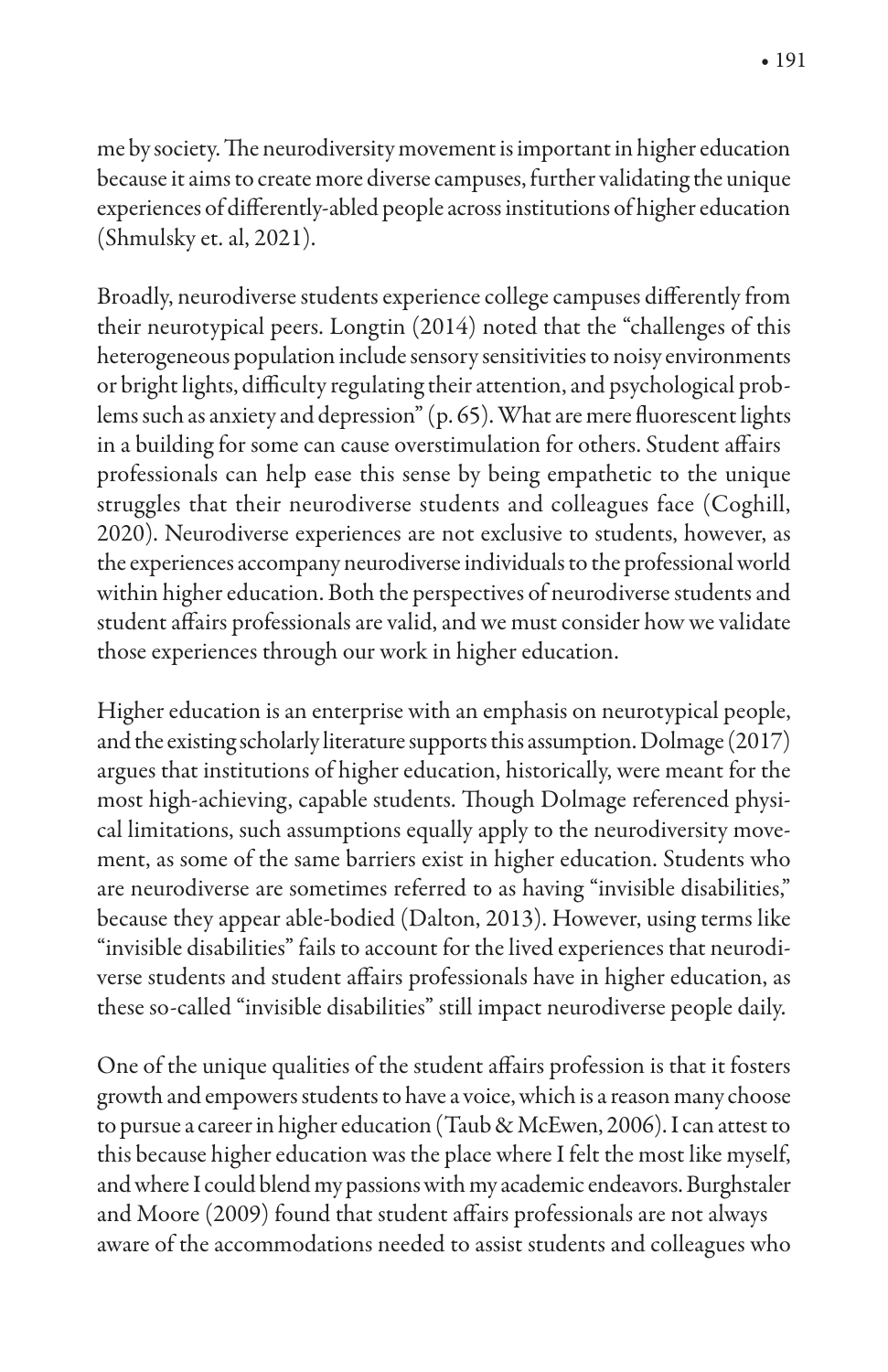identify as neurodiverse. As such, additional efforts are needed to better address the specific needs of neurodiverse people in the student affairs profession specifically. Trainings or workshops specifically targeted at addressing neurodiversity can expose various groups of people to policies that benefit differently-abled people (Murray, et. al, 2011).

#### The Americans with Disability Act and its Impact on Neurodiverse People

National policies, such as the passage of the Americans with Disabilities Act (ADA) in 1990 certainly increased the awareness of what a disability is and how it is defined (Peacock et al., 2015). This section explores the ADA, but also mentions the limitations of the policy as it pertains to neurodiverse people.

The ADA defines a disability as "a physical or mental impairment that substantially limits one or more major life activities of such individual," but fails to explicitly define what those impairments are (Americans with Disabilities Act, 1990). While the ADA was amended in 2008 to expand its scope, it has failed neurodiverse people, as it has not explicitly outlined who is protected by it, allowing for multiple interpretations of the policy.<sup>3</sup> Additionally, policy on paper can often differ from policy in practice, and we see it in the context of higher education. For instance, an institution may have a policy regarding accommodations for students with disabilities, but attitudes toward those accommodations may differ across various types of colleges and universities.

A limitation of the ADA is that it does not guarantee accommodations for those who request them, which means there are more barriers for people with disabilities in higher education. Also, of the accommodations that exist, they do not always sufficiently address each complex issue associated with neurodivergence. Ortiz (2020) noted that "such accommodations fall short of addressing the challenges faced by neurodiverse students because of the complexity of conditions such as autism" (para. 12). Neurodiverse students and student affairs professionals have unique needs that are not always addressed through accommodations<sup>4</sup>. Further complicating the issue is that a

 $3$ The neurodiversity movement embraces neurodiverse characteristics as a disability, which is why the ADA is so pertinent when discussing neurodiversity in higher education.

<sup>&</sup>lt;sup>4</sup>For me, one of these complexities is through my noise sensitivity. It is hard for me to focus on a specific task if I hear too many conversations happening at once, and I often get overstimulated because of it.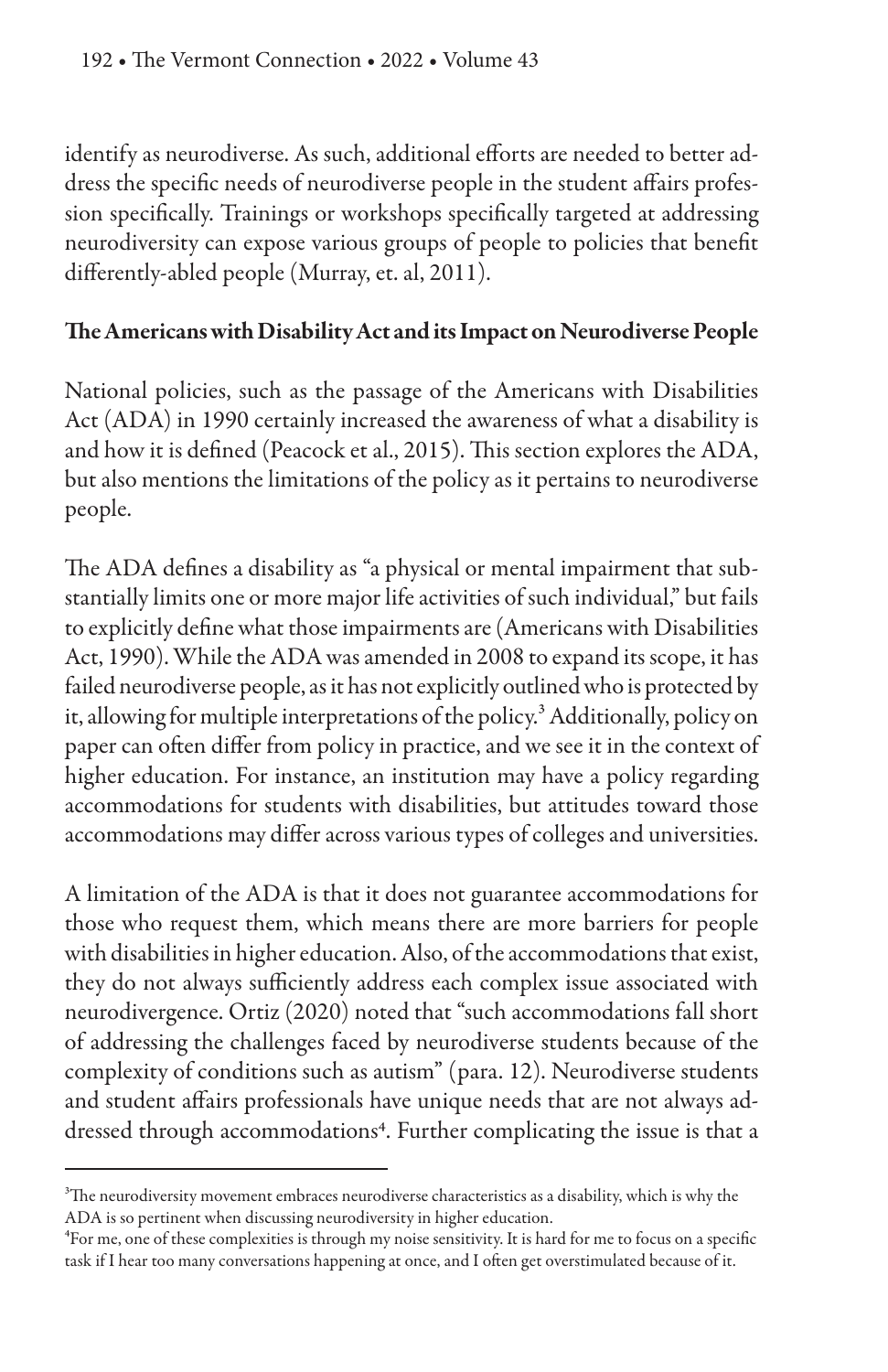reasonable accommodation for a physical disability may look different for someone who is neurodivergent (Kiuhara & Huefner, 2008). I know that for me, it was a personal choice not to get accommodations, because my current and previous institution's process to obtain them is so difficult; I should not have to endure that process to legitimize my experience as a neurodiverse person. While policies like the ADA may serve the needs of the broader disability community, there are limitations to the policy for neurodiverse people. As such, neurotypical higher education stakeholders and student affairs professionals should willingly acknowledge the limitations of the ADA as it pertains to neurodiverse people in their daily work.

#### Neurodiverse Behaviors in Higher Education

Neurodiverse characteristics can manifest in various ways. For the purposes of this paper, I focus on two core components of neurodiversity, masking and stimming, to emphasize the various behaviors that help neurodiverse people understand not only the higher education sphere, but the world in general.

When I was first open about my diagnosis, some of my colleagues said I did not act in a way that would make them think that I was neurodiverse. What they observed was masking, or the attempt to mimic neurotypical behaviors, fearing that peers and colleagues perceive that person as different due to neurodiverse behaviors (Miller et al., 2021). The energy that masking takes for me as a neurodiverse person is exhausting and it is hard for me to convince people to care about my specific needs if a problem arises. Masking has both short- and long-term impacts that can affect those in higher education. According to Hull et al. (2017), the short-term effects of masking lead to "extreme exhaustion and anxiety," while the long-term effects of masking tend to focus on the "functioning, achievement and quality of life" of the neurodivergent individual (p. 3). Understanding why neurodiverse people mask certain behaviors can help student affairs professionals, as it can increase awareness of the unique struggles our neurodiverse colleagues face, and better accommodate those needs in the future.

Another behavior that neurodiverse people rely on is stimming, a necessary tool to help regulate an emotional response to a situation. Examples of stims include rocking, shaking, or pacing (Kapp et al, 2019). Westbrook (2016) noted that stimming "allows those with Autism the chance to regulate their bodies and express their emotions on their terms" (p.11). Westbrook's ex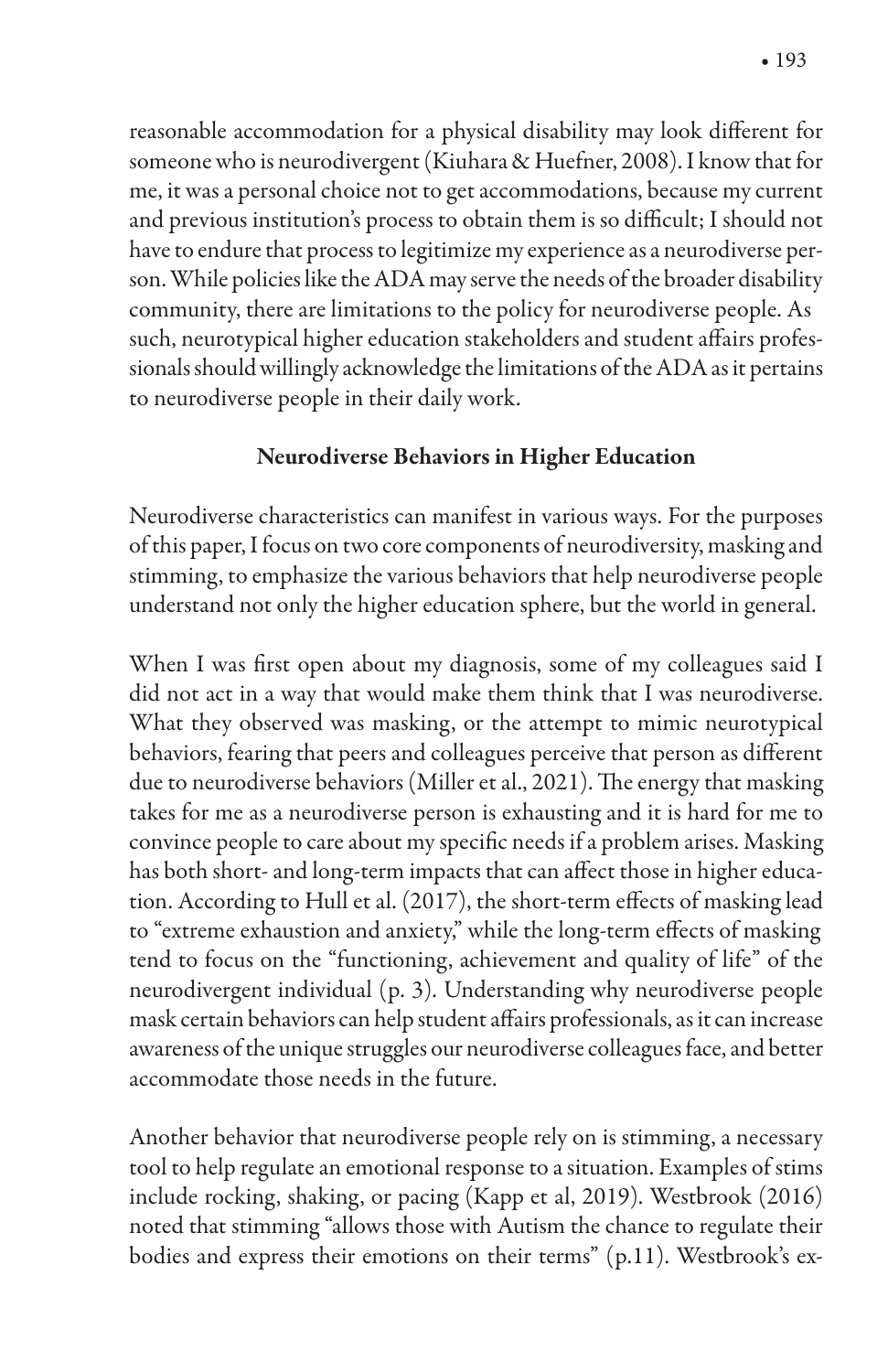ample is limited because it focuses specifically on autistic people, and does not account for the neurodiversity spectrum. However, it points to the need for neurodiverse people to find ways to self-regulate their emotions in the higher education sphere. Specific spaces for stimming, like designated quiet rooms, may help neurodiverse people calm down in the wake of a meltdown, or provide a safe space to help self-regulate. If we want to promote universities as accepting of all people, then neurodiverse people must have the resources to succeed, both in and out of the classroom.

#### Stigma, Bias, and Neurotypical Allyship on College Campuses

Stigma and bias, both invisible, albeit powerful forces, confine neurodiverse people into different categories. For the purposes of this paper, I discuss stigma and bias because both concepts allow student affairs professionals to think critically about the forces that influence our perceptions of neurodiversity. This section also explores the benefits of neurotypical allyship and how it benefits neurodiverse people on college campuses.

Perhaps one of the reasons that neurodiverse students and student affairs professionals are reluctant to disclose the neurodiverse characteristic of their identity is due to stigma. As defined by Grinker (2020), "stigma comes from deep structural conditions, such as capitalism, ideologies of individualism and personal responsibility, and the complicated legacies of racism and colonialism, to perpetuate pre-existing ideas about mental illness (p. s56). Confronting stigma involves the conscious awareness that stigma is a result of power dynamics and structures based on ableist policies, which can harm neurodiverse people (Gillespie-Lynch et. al, 2015). I have encountered stigma in my own experience, when I've been reluctant to discuss my own struggles with my peers for fear of being identified as different.

Given the nature of student affairs work, there are biases that come about through various programming efforts, which can impact neurodiverse students and student affairs professionals. For example, an event organizer may not consider how certain types of flashing lights, while visually appealing to others, are not necessarily conducive to a neurodivergent person. As student affairs professionals, we should willingly confront our biases daily because of the nature of our work, and the diverse voices we encounter as a result. Seifert and Holman-Harmon (2009) mention that student affairs professionals "need time to think about and honestly assess their biases, how they came to those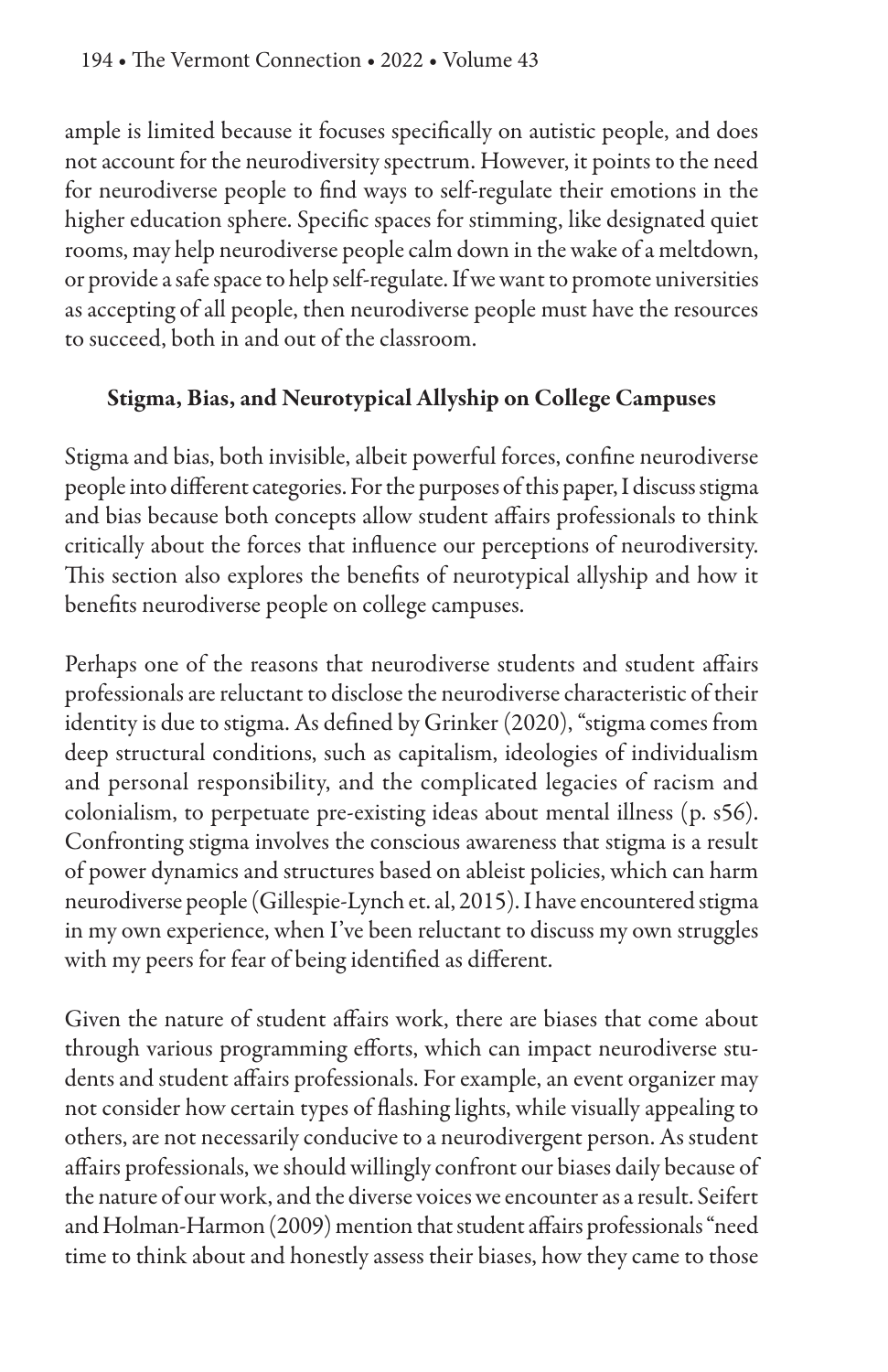biases, and what they are willing to work on to best meet the needs of students"  $(p.18)$ . Addressing bias in the student affairs profession may involve various trainings or programming efforts that focus on the lived experiences of neurodiverse individuals. Stewart and Collins (2014) note that disability-centered trainings can start in Divisions of Student Affairs but are most effective when implemented in the larger scope of the student affairs profession<sup>5</sup>. If one of our goals as student affairs professionals is to liberate neurodiverse people from the labels placed upon them by neurotypical people or society, we must willingly confront our own biases in our daily work.

Allyship from neurotypical colleagues is critical to ensuring that neurodiverse people feel accepted and validated on campus. While the increased emphasis on diversity on college campuses has had largely positive impacts, we cannot have diversity-related conversations without considering neurodiversity. Forber-Pratt et.al (2019) note that, "allyship is a fundamental responsibility for those who work in positions that directly impact disabled people, given the immense impact their practices and ways of seeing disability can have on an individual" (p. 124). Because student affairs professionals directly work with differently-abled people, they must willingly address the complex struggles of their neurodiverse colleagues and students they work with. If universities want to amplify diverse voices, they must consider the spectrum of diversity, emphasized in the neurodiversity movement, to truly encompass diverse groups of students.

Allyship from the neurotypical community is of heightened importance, as the pressure cannot exclusively fall on neurodiverse students and professionals to advocate for themselves (Baker, 2006). An example from my own experience is when my friend did her own research to attempt to understand my classroom behavior, which showed me that someone else was willing to understand me, rather than think of my neurodiverse characteristics as distracting. Having neurotypical allies to help neurodivergent people can help liberate us from the unspoken social statuses that confine our behaviors. This practice can also positively contribute to neurodiverse students' sense of belonging on campus, which is beneficial for the larger campus community (Pesonen et. al, 2020). Like other groups of people on campus, neurodiverse people wish to feel accepted, but that cannot happen if our university community is unwilling to address the struggles we encounter on a daily basis.

<sup>&</sup>lt;sup>5</sup>The authors also discuss more effective diversity-related trainings at student affairs conferences like NASPA and ACPA.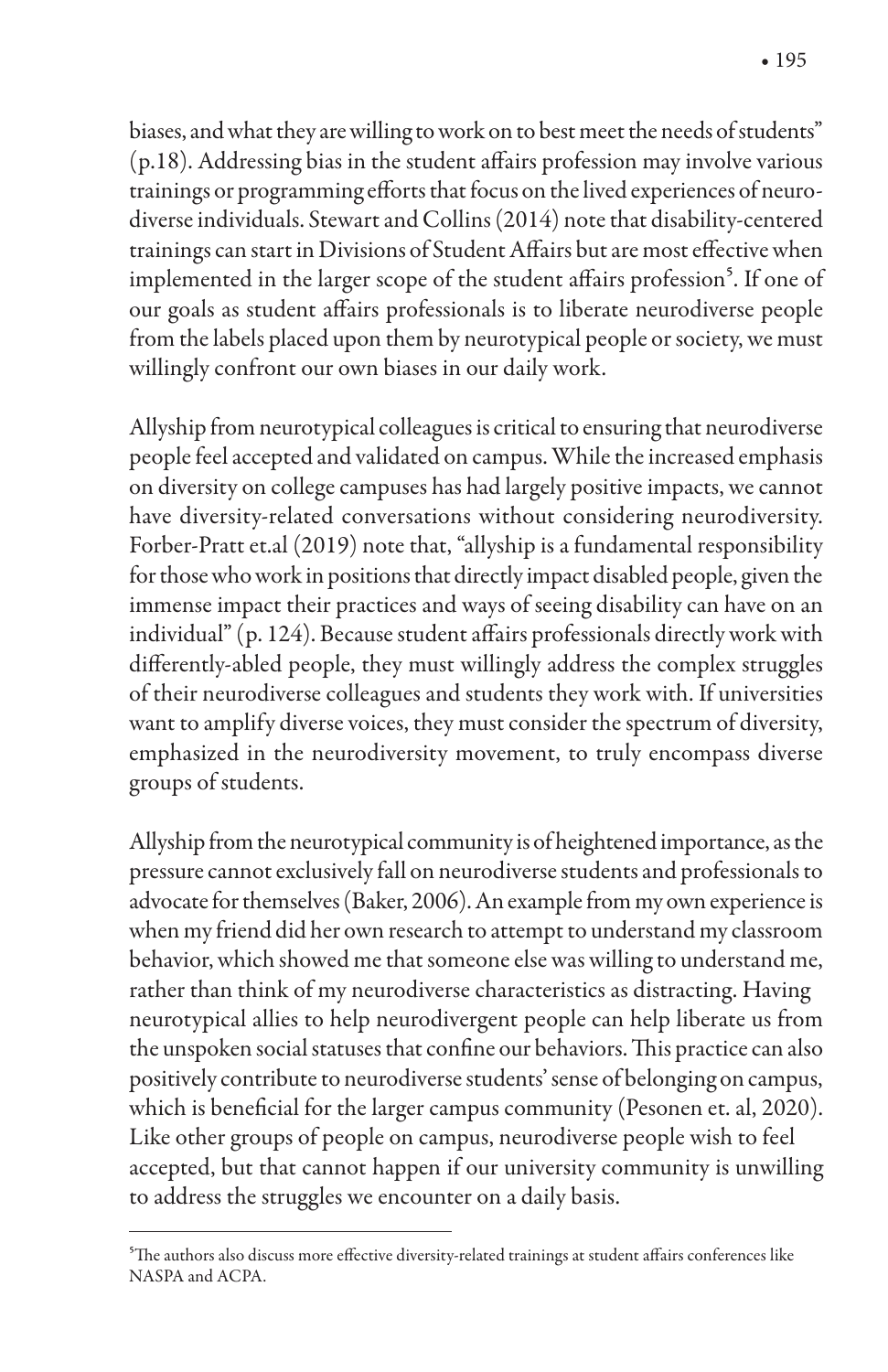#### Recommendations for Student A%airs Professionals

Relying both on the literature and my personal experience, I have found four practical recommendations to help student affairs professionals validate and empower the experiences of neurodiverse people: one, validating neurodiverse people on campus; two, visibly celebrating neurodiversity; three, having neurodiversity-related conversations in different spheres on campus; and four, shifting language that pertains to neurodiversity. Each of these recommendations point to specific ways that colleges and universities can better accommodate neurodiverse voices on campus.

#### Validating Neurodiverse People on Campus

As I have explored throughout this paper, it is vital for the student affairs profession to acknowledge the unique experiences of neurodiverse people on campus. It is my belief that one of the main ways that the student affairs profession can validate neurodiverse people is by helping us acknowledge that piece of our identity. Kuder et al (2021) mention that university stakeholders "are in a unique position to advocate for a paradigm shift to include neurodiversity in diversity initiatives leading to social transformation" (Location 410). If we validate neurodiverse people through diversity initiatives, we acknowledge that the neurodiverse aspect of their identity is accepted and embraced in spaces in higher education. By validating neurodiverse students and colleagues, we can use our profession to positively impact students and teach them lessons that they may not have learned in a classroom (Reynolds et al., 2009).

#### Visibly Celebrating Neurodiversity

More campus-wide events should celebrate neurodiversity. Robertson and Ne'eman (2008) note that "a neurodiversity-focused expansion of these diversity events would integrate activities focused on embracing the diversity of autistic people and other neurodiverse population groups" (para. 19). A rallying cry among neurodiverse people is that we want to feel like our experience is validated, and that we matter (Frost et. al, 2019). If college campuses are willing to celebrate, rather than exclude, neurodiverse people, we can feel like our experiences are validated on campus and empower our neurotypical colleagues to do the same.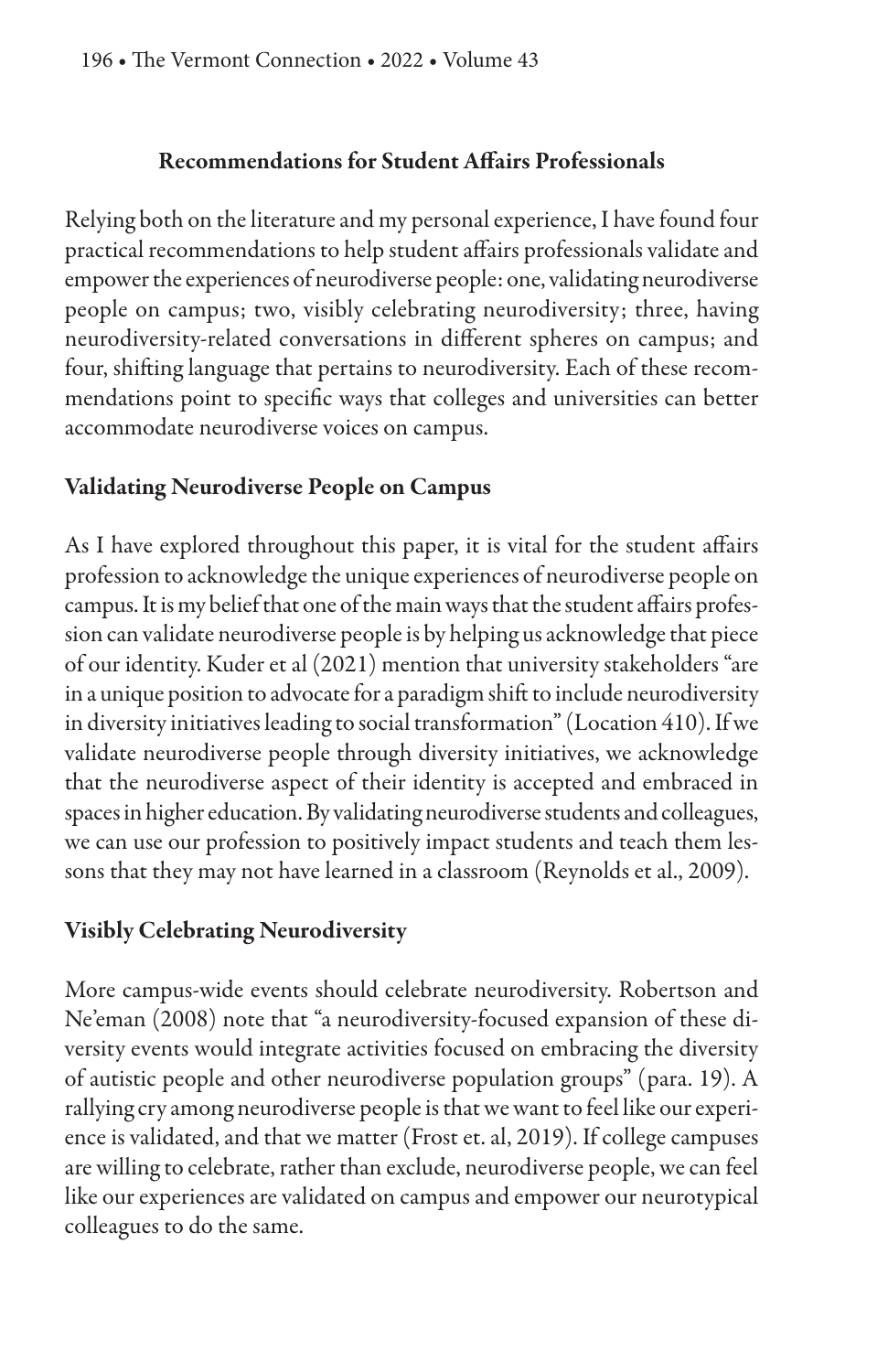### Having Neurodiversity-Related Conversations in Different Spheres on Campus

This recommendation is likely more applicable to the campus at large, as student affairs professionals rarely cross into the academic sphere. However, if students have conversations about neurodiversity from multiple sources, they may implement it into other facets of their collegiate experiences. Fabri et. al. (2020) say that, "there is a need for universities to provide joined up academic and social support and to implement reasonable adjustments in an inclusive way, thereby avoid stigmatising the student" (p. 1). By working as a collective university, both academic and student affairs can actively work to liberate neurodiverse students from the social and political barriers they may encounter.

Furthermore, graduate students should have conversations related to neurodiversity in their respective higher education graduate programs. Burchell  $(2021)$  asserts that if the student affairs "field is not sufficiently prepared to address disability-related topics in graduate school, there is more likelihood professionals will present outdated models of thinking or language unintentionally (p. 191). An increased emphasis on neurodiversity in graduate programs would allow my peers to understand my perspective as a neurodiverse person, but also make them more empathetic to the struggles I face because I am neurodiverse. Too often, I have been told that my self-regulating behaviors are distracting, but my neurotypical peers may not understand that they are necessary to keep me grounded in the classroom environment. Graduate programs should actively engage in conversations about neurodiversity to develop socially conscious studentaffairs professionals who can advocate for their neurodiverse colleagues.

#### Shifting Language That Pertains to Neurodiversity

Focusing on campus climates is one step to change the conversation on neurodiversity on campus, but shifts must occur in the language used to convey said messages. Hutcheon and Wollbring (2008) say that "the language of policy which addresses the needs of the abilitydiverse population should be changed to reflect nonableist and inclusive sentiments" (p. 10). Language, like disability, is a socially constructed idea that has changed with time, and is a powerful tool to promote inclusivity in the student affairs profession and on college campuses at large. Failing to change the way universities perpetuate existing stigma and power dynamics through language can negatively impact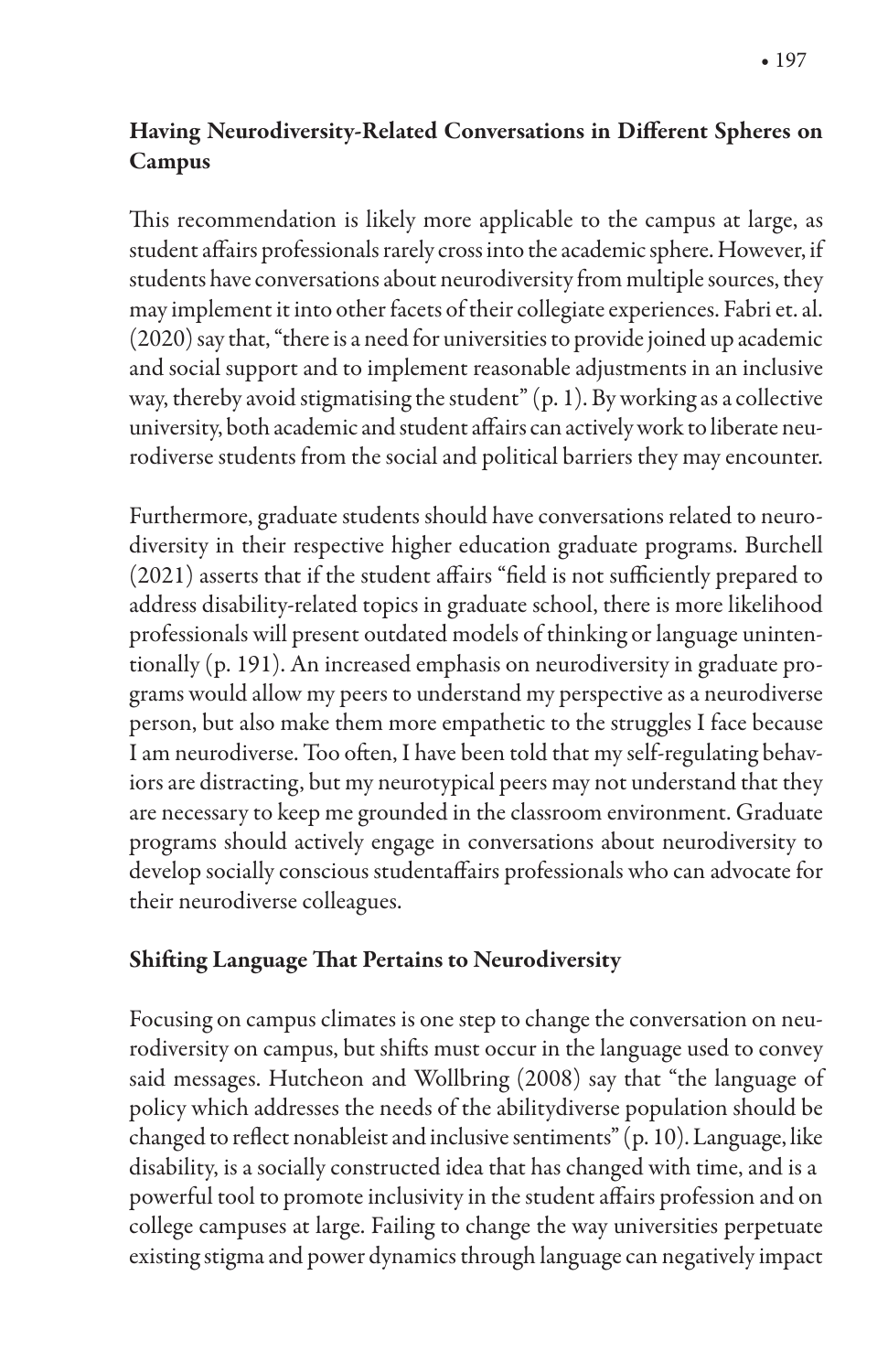neurodiverse people in higher education. If we change the way that we discuss neurodiverse people on campus, we can validate neurodiverse experiences within the student affairs profession. Furthermore, this type of change can send messages of inclusivity to stakeholders on campus and help de-stigmatize neurodiversity-related conditions at the administrative level (Haller et. al, 2006). I imagine this can contribute to liberating neurodiverse experiences, as it would free us from labels and allow us to feel included and validated in our respective workspaces.

#### Summary of the Recommendations

The above recommendations are merely a few ways that the student affairs profession can help liberate neurodiverse people from the existing structures and negative stigma that surrounds neurodiversity in higher education. A common theme throughout the recommendations, however, is the desire for us, as a neurodivergent community, to feel like we matter. While I know that large-scale changes at institutions of higher education do not always occur quickly, the student affairs profession is ready to embrace neurodiverse voices. Hopefully, as the neurodivergent movement gains traction, more extensive efforts can address the struggles of neurodiverse populations in higher education.

#### Conclusion

In this paper, I attempted to use my own experience to amplify neurodiverse students and student affairs professionals. However, higher education still has considerable progress to make before it is a truly equitable, accessible industry for all people. Future research can explore the structures within the student affairs profession, and how we can use diverse voices to deconstruct inequitable systems within it. Furthermore, this paper focused on neurodiversity efforts across higher education and in the student affairs profession. Future studies can explore how different types of institutions (i.e. four-year versus two-year colleges, public vs., private institutions) address neurodiversity.

Higher education has significant progress to make before it is an equitable system for neurodiverse people. However, by confronting our biases and providing spaces for neurodiverse voices, we can create more accessible environments for neurotypical and neurodiverse people alike. Extensive efforts must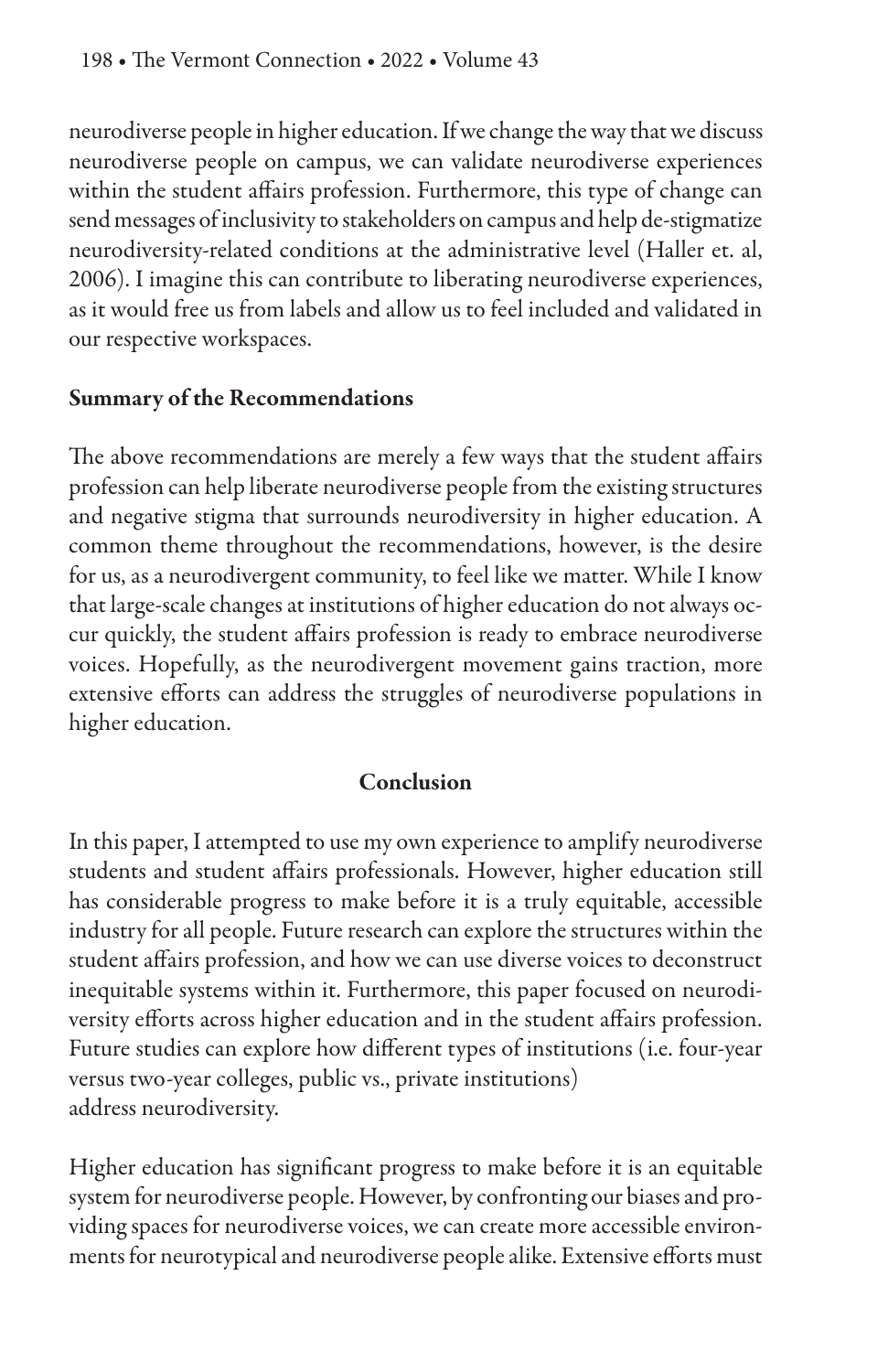occur in the student affairs profession to amplify and empower neurodiverse students, deconstruct existing structures, and expose our own biases through our work in higher education.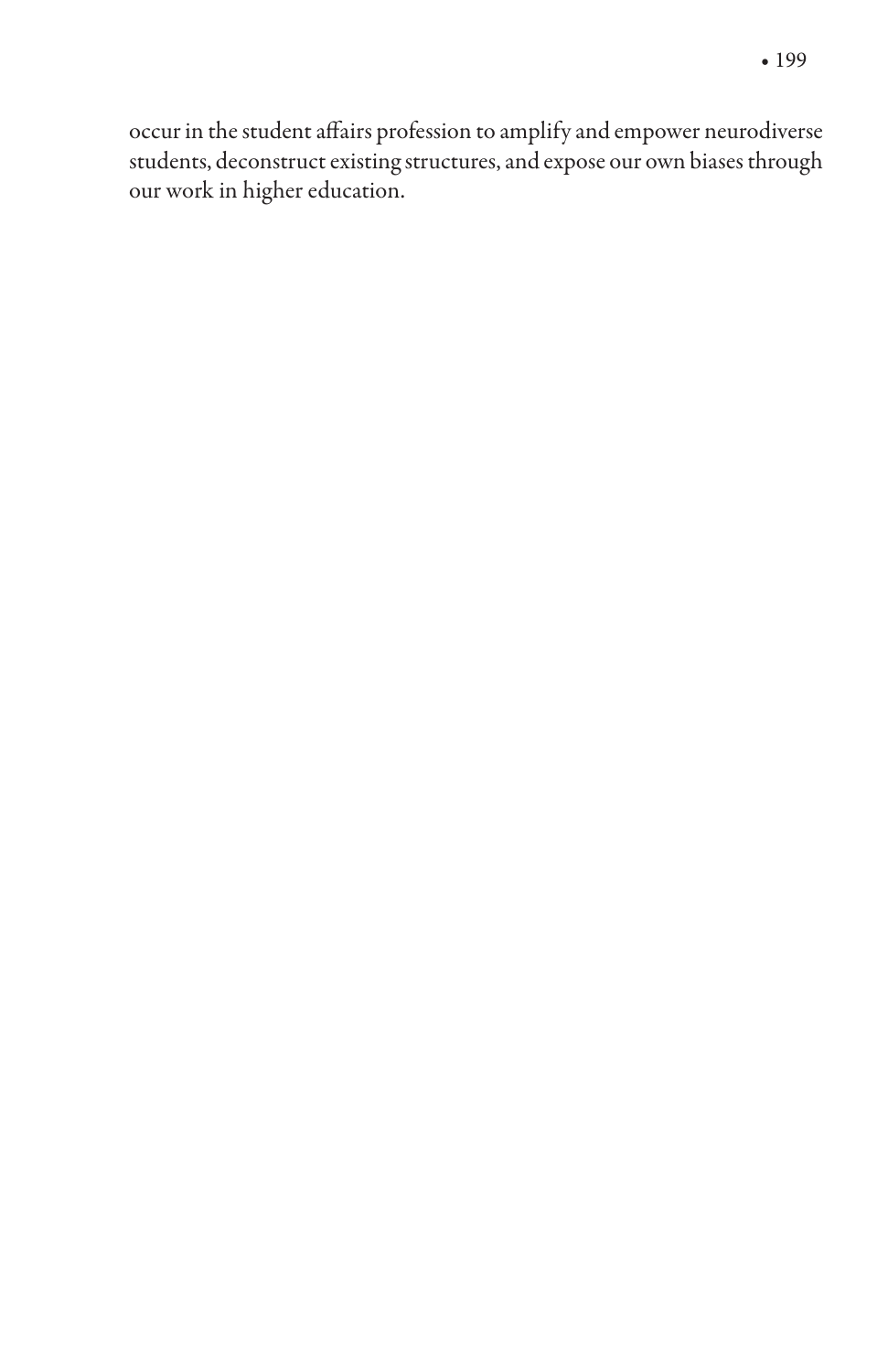#### References

- Americans With Disabilities Act of 1990, 42 U.S.C. § 1202 et seq. (1990). https://www.ada.gov/pubs/adastatute08.htm
- Baker, D. L. (2006). Neurodiversity, neurological disability and the public sector: notes on the autism spectrum. Disability & Society, 21(1), 15-29.
- Boswell, R. S. (2020). Neurodiversity, Inclusive Pedagogy and the Need for Peer Support in Postsecondary Education (Doctoral dissertation, PACIFIC NORTHWEST COLLEGE OF ART).
- Burgstahler, S., & Moore, E. (2009). Making student services welcoming and accessible through accommodations and universal design. Journal of Postsecondary Education and Disability, 21(3), 155-174.
- Burchell, J. A. (2021). Understanding Disability-Related Professional Development in Student Affairs (Doctoral dissertation, The University of Arizona).
- Colclough, M. N. (2016). Exploring the social experiences of college students who have autism spectrum disorders: Examining neurodiversity on campus. Old Dominion University
- Cook, T. M. (1991). The Americans with Disabilities Act: The Move to Integration. Temp. LR, 64, 393.
- Clouder, L., Karakus, M., Cinotti, A., Ferreyra, M. V., Fierros, G. A., & Rojo, P. (2020). Neurodiversity in higher education: A narrative synthesis. Higher Education, 80(4), 757- 778
- Coghill, E. M. (2020). Chapter Thirteen. Supporting Neurodiverse College Student Success: A Guide for Librarians, Student Support Services, and Academic Learning Environments, 274.
- Dalton, N. S. (2013). Neurodiversity & HCI. CHI'13 Extended Abstracts on Human Factors in Computing Systems, 2295-2304.
- Dolmage, J. T. (2017). Academic Ableism: Disability and Higher Education. University of Michigan Press. http://www.jstor.org/stable/j. ctvr33d50
- Fabri, M., Fenton, G., Andrews, P., & Beaton, M. (2020). Experiences of higher education students on the autism spectrum: Stories of low mood and high resilience. International Journal of Disability, Development and Education, 1-19.
- Forber-Pratt, A. J., Mueller, C. O., & Andrews, E. E. (2019). Disability identity and allyship in rehabilitation psychology: Sit, stand, sign, and show up. Rehabilitation Psychology, 64(2), 119.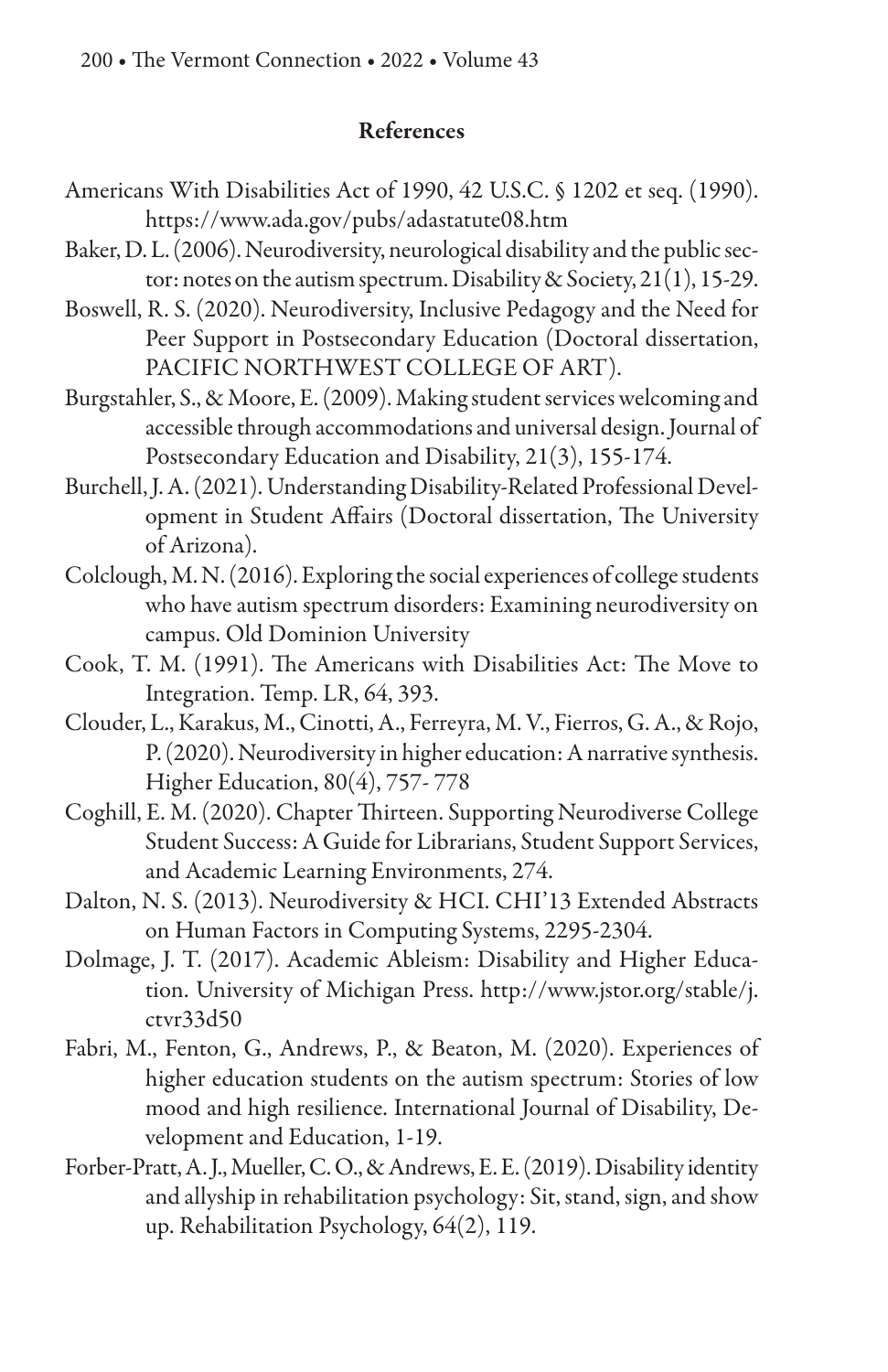- Frost, K. M., Bailey, K. M., & Ingersoll, B. R. (2019). "I Just Want Them to See Me As… Me": Identity, Community, and Disclosure Practices Among College Students on the Autism Spectrum. Autism in Adulthood, 1(4), 268-275.
- Gillespie-Lynch, K., Dwyer, P., Constantino, C., Kapp, S. K., Hotez, E., Riccio, A., ... & Endlich, E. (2020). Can we broaden the neurodiversity movement without weakening it? Participatory approaches as a framework for cross-disability alliance building. Disability alliances and allies.
- Grinker, R. R. (2020). Autism, "stigma," disability: a shifting historical terrain. Current Anthropology, 61(S21), S55-S67.
- Haller, B., Dorries, B., & Rahn, J. (2006). Media labeling versus the US disability community identity: a study of shifting cultural language. Disability & Society, 21(1), 61-75.
- Hull, L., Petrides, K. V., Allison, C., Smith, P., Baron-Cohen, S., Lai, M. C., & Mandy, W. (2017). "Putting on my best normal": Social camou flaging in adults with autism spectrum conditions. Journal of autism and developmental disorders, 47(8), 2519-2534.
- Hutcheon, E. J., & Wolbring, G. (2012). Voices of "disabled" post secondary students: Examining higher education "disability" policy using an ableism lens. Journal of Diversity in Higher Education, 5(1), 39.
- Kapp, S. K., Steward, R., Crane, L., Elliott, D., Elphick, C., Pellicano, E., & Russell, G. (2019). 'People should be allowed to do what they like': Autistic adults' views and experiences of stimming. Autism, 23(7), 1782-1792.
- Kiuhara, S. A., & Huefner, D. S. (2008). Students with psychiatric disabilities in higher education settings: The Americans with Disabilities Act and beyond. Journal of Disability Policy Studies, 19(2), 103-113.
- Kuder, S. J., Accardo, A., & Woodruff, J. (2021). College Success for Students on the Autism Spectrum: A Neurodiversity Perspective. Stylus Publishing, LLC.
- Longtin, S.E. (2014). Using the College Infrastructure to Support Students on the Autism Spectrum. The Journal of Postsecondary Education and Disability, 27, 63-72.
- Miller, D., Rees, J., & Pearson, A. (2021). "Masking Is Life": Experiences of Maskingin Autistic and Nonautistic Adults. Autism in Adulthood.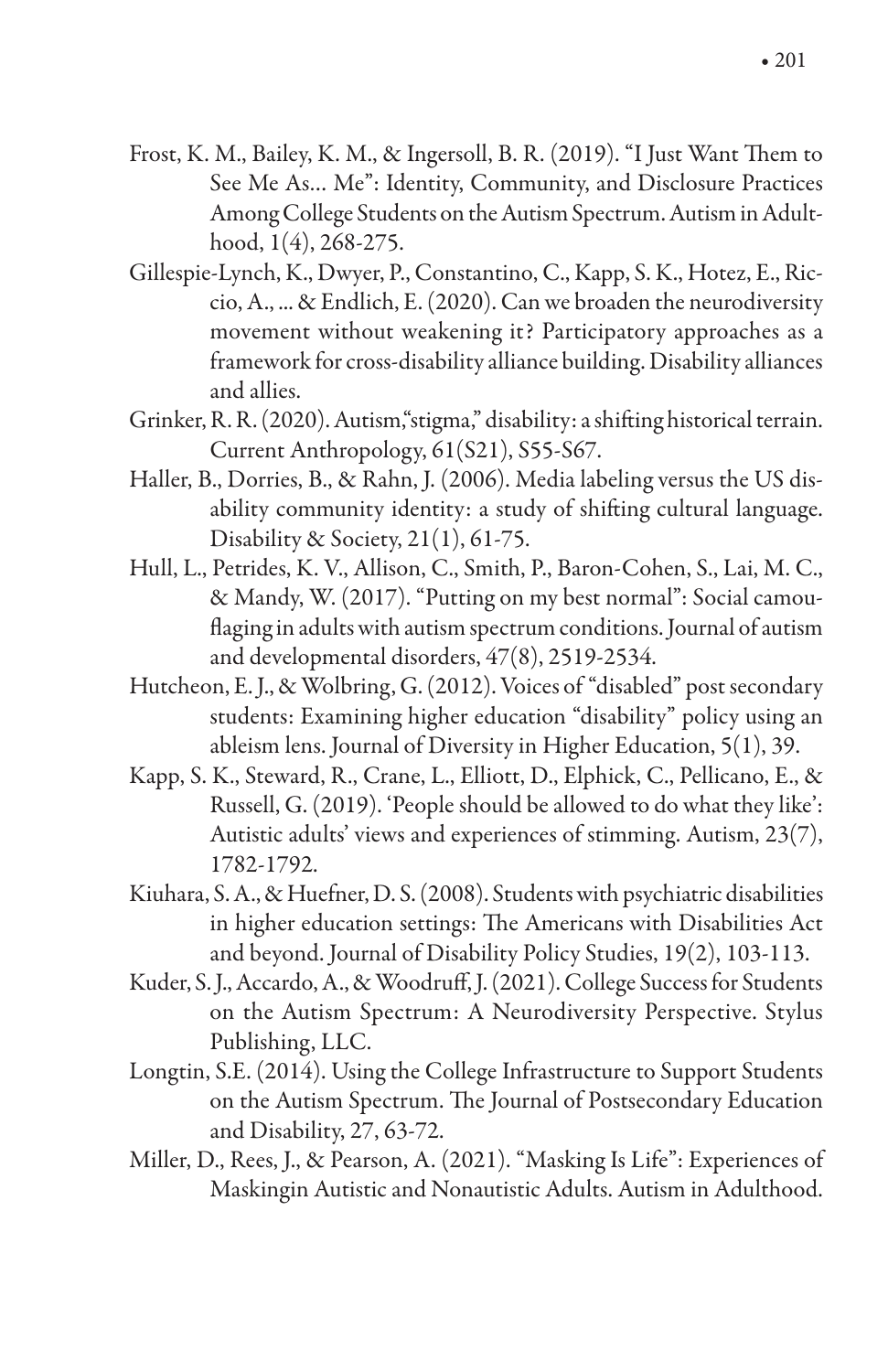- Morgan, H. (2019). Connections Between Sensory Sensitivities in Autism; the Importance of Sensory Friendly Environments for Accessibility and Increased Quality of Life for the Neurodivergent Autistic Minority. PSU McNair Scholars Online Journal, 13(1), 11.
- Murray, C., Lombardi, A., & Wren, C. T. (2011). The effects of disabilityfocused training on the attitudes and perceptions of university staff. Remedial and Special Education, 32(4), 290-300.
- Ortiz, L. A. (2020). Reframing Neurodiversity as Competitive Advantage: Opportunities, Challenges, and Resources for Business and Professional Communication Educators. Business and Professional Communication Quarterly, 83(3), 261-284.
- Peacock, G., Iezzoni, L. I., & Harkin, T. R. (2015). Health care for Americans with disabilities—25 years after the ADA. The New England journal of medicine, 373(10), 892.
- Peña, E. V., Gassner, D., & Brown, K. R. (2020). Autistic-Centered Program Development and Assessment Practices (Practice Brief ). Journal of Postsecondary Education and Disability, 33(3), 233-240.
- Pesonen, H. V., Nieminen, J. H., Vincent, J., Waltz, M., Lahdelma, M., Syurina, E. V., & Fabri, M. (2020). A socio-political approach on autistic students' sense of belonging in higher education. Teaching in Higher Education, 1-19
- Reynolds, A. L., Mueller, J. A., & Clark, M. R. (2009). Helping college students: Developing essential support skills for student affairs practice.
- Robertson, S. M., & Ne'eman, A. D. (2008). Autistic acceptance, the college campus, and technology: Growth of neurodiversity in society and academia. Disability Studies Quarterly, 28(4).
- Shmulsky, S., Gobbo, K., Donahue, A., & Klucken, F. (2021). Do Neurodivergent College Students Forge a Disability Identity? A Snapshot and Implications. Journal of Postsecondary Education and Disability, 34(1), 53-63.
- Seifert, T. A., & Holman‐Harmon, N. (2009). Practical implications for student affairs professionals' work in facilitating students' inner development. New Directions for Student Services, 2009(125), 13-21.
- Stewart, D. L., & Collins, K. (2014). Constructing disability: Case studies of graduate students and new professionals with disabilities in student affairs. College Student Affairs Journal, 32(1), 19.